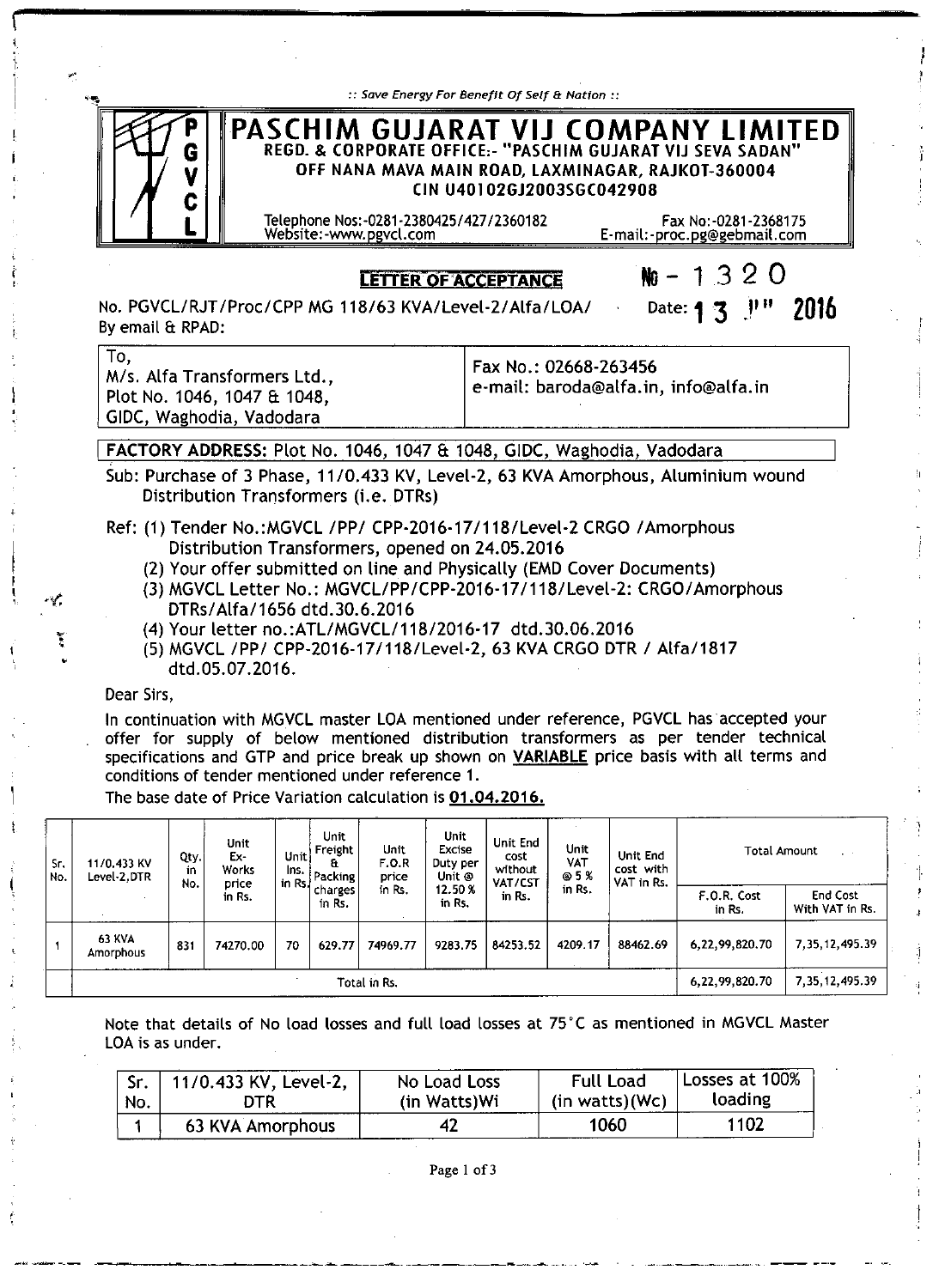### **DELIVERY PERIOD:**

The delivery of above item against this order shall be completed within 7 months on equal monthly basis after a commencement period of 45 days from the receipt of this LOA.

Please pay an amount equivalent to 4% i.e.29,40,499.82/- of the contract value of the order as a Performance Guarantee (Security Deposit) for satisfactory execution of the order within 15 days on the receipt of this LOA, failing which the LOAwill be out rightly cancelled at your risk & cost without entering into any correspondences and this will be binding on you. AT will not be placed on your firm and actions shall be taken against you like stop dealing or any other actions as decided by DISCOM considering you/ your firm as defaulter.

You have to execute agreement on Non Judicial Stamp paper of Rs. *1001-* duly Notarized as per agreement within 10 days after the payment of S.D. amount/Bank Guarantee. The cost of Non Judicial Stamp & Notary charges will be borne by you. The agreement shall be executed between The Chief Engineer (Material) & your authorized representative. .

Upon submission of security deposit and signing of Agreement (to be completed within one month from date of receipt of LOA), PGVCL shall issue a detailed AT /order incorporating various terms and conditions. .

You have accepted all general terms and conditions of the above reference tender in toto, without any deviation.

Please acknowledge receipt of this LOA and confirm the break up as above by return of post.

Thanking you,

Yours Sincerely," .  $\rightarrow$  .  $\rightarrow$  .

.,

,

•

Chief Engineer (Material) PGVCL, Corporate Office. Rajkot.

Encl.:

Bank Guarantee Format (Please note name of designated bank mentioned in format)

#### Copy to:

The Chief Finance Manager, PGVCL, Corporate Office, Rajkot.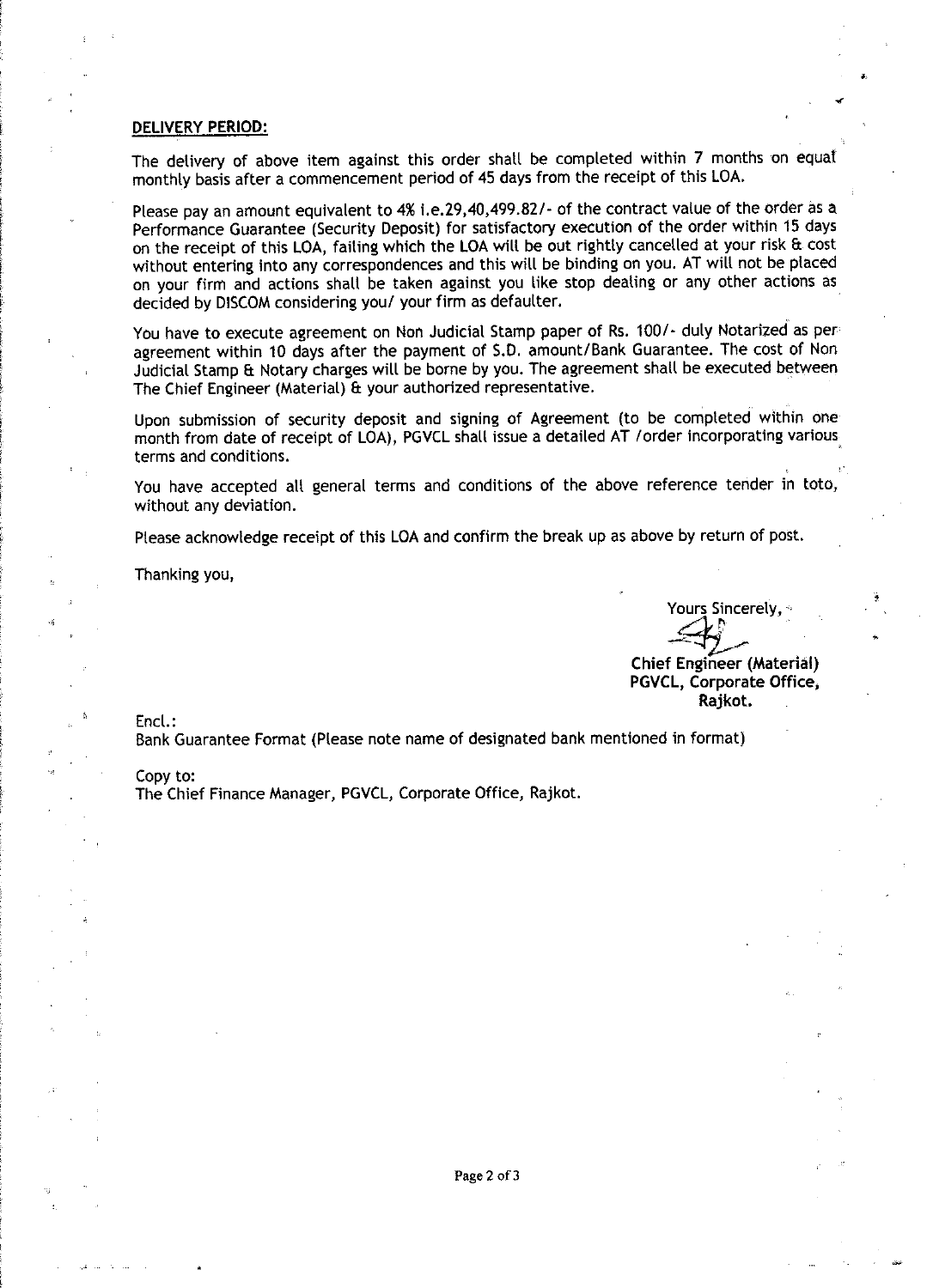# **ON STAMP PAPER OF** *RS.100/-*

i•••-------------~~--------------------------

!.

I

< •

أتلي

L

.<br>ļ !

# **FORM OF BANKER'S UNDERTAKING**

I I |<br>|<br>|-I. ;<br>, !

> I i

> > |<br>|<br>|

I

1

,I I

> t I

> > I

I

I I

)

! ,

i

# [For Performance Guarantees (PG) for supply period as per Commercial Terms and Conditions of Tender]

We, Bank of **hereby** agree unequivocally and unconditionally to pay immediately on demand in writing from the Paschim Gujarat Vij Company Limited or any Officer authorized by it in this behalf any amount up to and<br>not exceeding Rs (in words) Rupees not exceeding Rs. \_\_\_\_\_\_\_\_\_\_ (in words) Rupees Paschim Gujarat Vij Company Limited on behalf of M/s. who have entered into a contract for the

supply/works specified below:

L.O.A. No. ~ dated \_

This agreement shall be valid and binding on this Bank upto and inclusive of  $_+$  and shall not be terminable by notice or by change in the constitution of the Bank or the firm of Contractors / Suppliers or by any other reasons whatsoever and our liability hereunder shall not be impaired or discharged by any extension of time or variations or alterations made, given conceded or agreed, with or without our knowledge or consent, by or between parties to the said within written contract.

"Notwithstanding anything contrary contained in any law for the time being in force or banking practice, this Guarantee shall not be assignable, transferable by the beneficiary (i.e. PGVCL). Notice or invocation by any person such as assignee, transferee or agent of beneficiary shall not be entertained by the Bank. Any invocation of the Guarantee can be made only by the beneficiary directly.

"NOTWITHSTANDING" anything contained herein before, our liability under this guarantee is restricted to Rs. (Rupees.\_\_\_\_\_\_\_\_\_\_\_\_\_\_\_\_\_\_ only). Our guarantee shall remain in force until \_\_\_\_\_\_\_\_\_\_\_\_\_\_\_\_\_\_\_\_\_\_ (Date of validity of the Guarantee). Unless demands or claims under this Bank Guarantee are made to us in writing on or before \_\_\_\_\_\_\_\_\_\_\_\_\_ (Date of validity of the Guarantee), all rights of Beneficiary under this Bank Guarantee shall be forfeited and we shall be released and discharged from all liabilities there under:

| Place:-                                                         |                                                  |
|-----------------------------------------------------------------|--------------------------------------------------|
| Date:-<br>Please Mention here Complete Postal                   | SIGNATURE OF THE BANK'S                          |
| Address of the Bank with Branch Code,<br>Telephone and Fax Nos. | AUTHORISED SIGNATORY WITH<br>OFFICIAL ROUND SEAL |

## **NAME OF DESIGNATED BANKS:**

1. All Nationalized Banks including Public Sector Banks lOBI Bank Ltd.

- 2. Private Sector Banks authorized by RBI to undertake the state Government business, which are (i) Axis Bank (ii) ICICI Bank (iii) HDFC Bank.
- Note: The Banks shall be the Banks recognized / notified by the Finance Department, Government of Gujarat (GoG) from time to time.